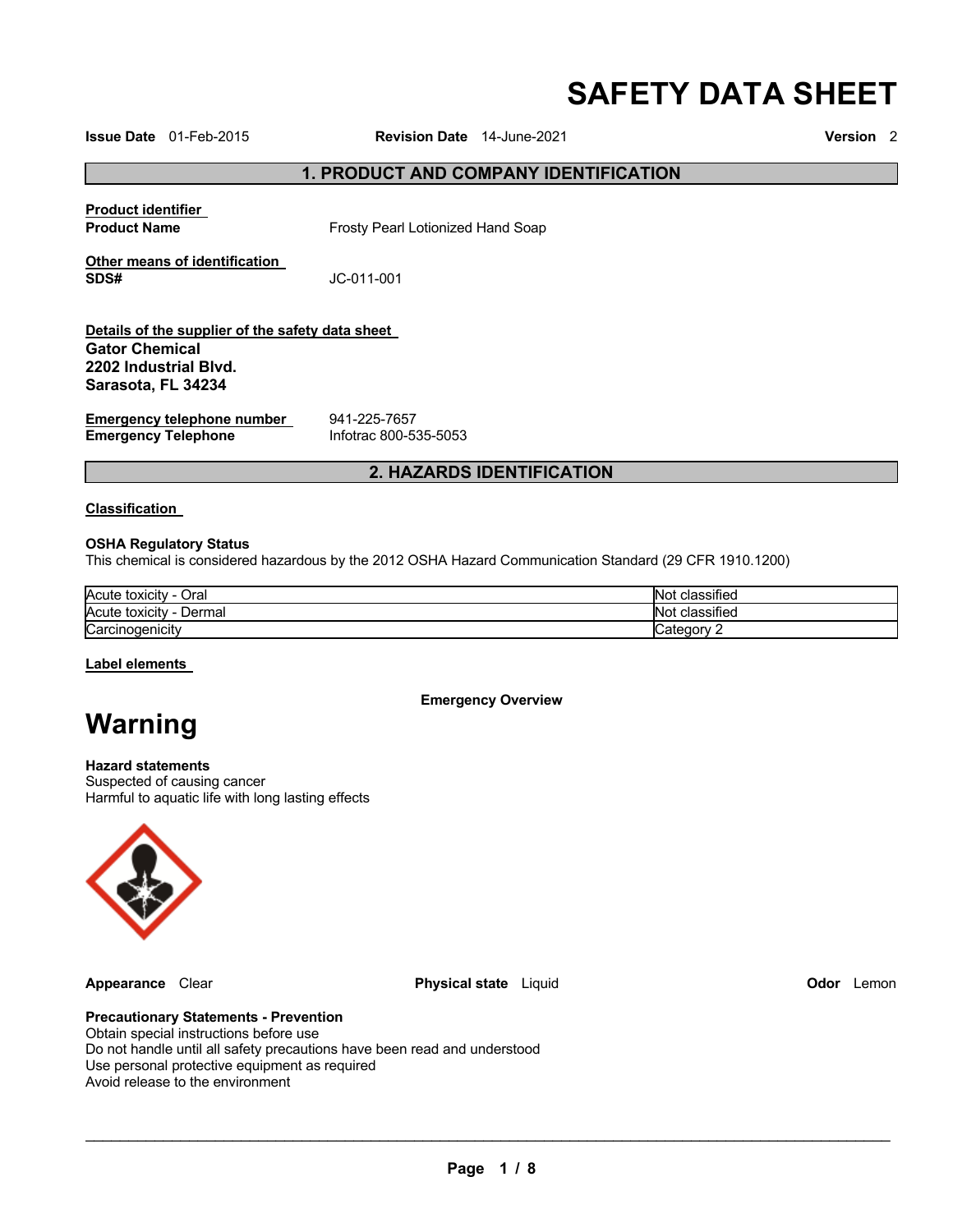#### **Precautionary Statements - Response**

IF exposed or concerned: Get medical advice/attention Specific Treatment (See Section 4 on the SDS)

**Precautionary Statements - Storage** Store locked up

#### **Precautionary Statements - Disposal**

Dispose of contents/container to an approved waste disposal plant

#### **Hazards not otherwise classified (HNOC)**

**Other Information**<br>Unknown Acute Toxicity

0.06042015% of the mixture consists of ingredient(s) of unknown toxicity

# **3. COMPOSITION/INFORMATION ON INGREDIENTS**

\_\_\_\_\_\_\_\_\_\_\_\_\_\_\_\_\_\_\_\_\_\_\_\_\_\_\_\_\_\_\_\_\_\_\_\_\_\_\_\_\_\_\_\_\_\_\_\_\_\_\_\_\_\_\_\_\_\_\_\_\_\_\_\_\_\_\_\_\_\_\_\_\_\_\_\_\_\_\_\_\_\_\_\_\_\_\_\_\_\_\_\_\_

| Chemical<br>Name    | CAS No.                    | Weight-% | Secret<br>rade. |
|---------------------|----------------------------|----------|-----------------|
| DEA<br>ڪocam<br>nde | 68603<br><u>ഗറ</u><br>∽4∠− |          |                 |

\*The exact percentage (concentration) of composition has been withheld as a trade secret. **4. FIRST AID MEASURES** 

| 4. FIRJI AIV MEAJUREJ                                                             |                                                                                                                         |  |  |  |
|-----------------------------------------------------------------------------------|-------------------------------------------------------------------------------------------------------------------------|--|--|--|
| First aid measures                                                                |                                                                                                                         |  |  |  |
| Skin Contact                                                                      | First aid measures not required.                                                                                        |  |  |  |
| Eye contact                                                                       | Rinse thoroughly with plenty of water for at least 15 minutes, lifting lower and upper eyelids.<br>Consult a physician. |  |  |  |
| Inhalation                                                                        | First aid measures not required.                                                                                        |  |  |  |
| Ingestion                                                                         | Clean mouth with water and drink afterwards plenty of water.                                                            |  |  |  |
| Most important symptoms and effects, both acute and delayed                       |                                                                                                                         |  |  |  |
| Symptoms                                                                          | Any additional important symptoms and effects are described in Section 11: Toxicology<br>Information.                   |  |  |  |
| <u>Indication of any immediate medical attention and special treatment needed</u> |                                                                                                                         |  |  |  |
| Note to physicians                                                                | Treat symptomatically.                                                                                                  |  |  |  |
| <b>5. FIRE-FIGHTING MEASURES</b>                                                  |                                                                                                                         |  |  |  |

#### **Suitable extinguishing media**

Use extinguishing measures that are appropriate to local circumstances and the surrounding environment.

**Unsuitable extinguishing media** Caution: Use of water spray when fighting fire may be inefficient.

#### **Specific hazards arising from the chemical** No Information available.

**Explosion data** 

**Sensitivity to Mechanical Impact** None. **Sensitivity to Static Discharge** None.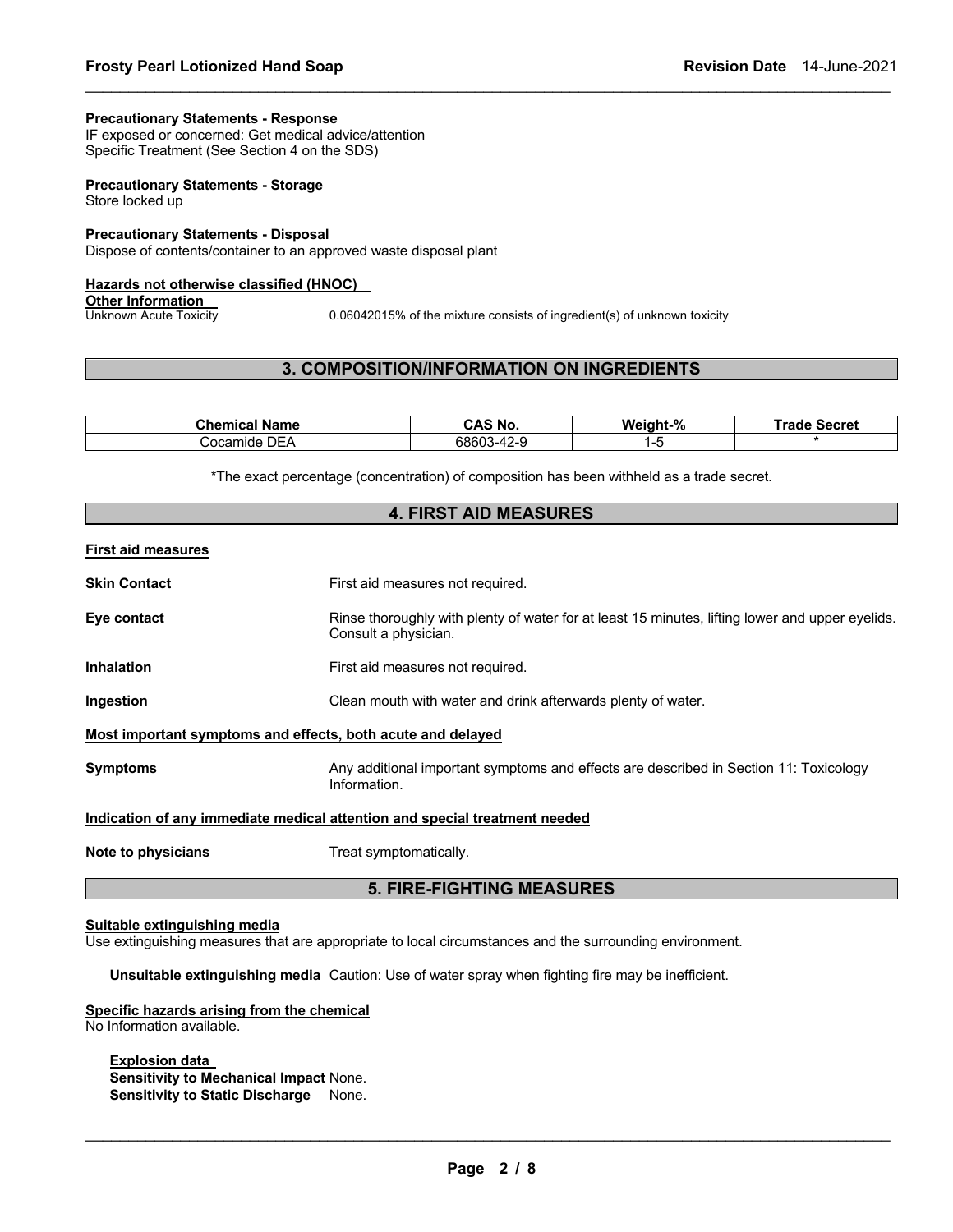#### **Protective equipment and precautions for firefighters**

As in any fire, wear self-contained breathing apparatus pressure-demand, MSHA/NIOSH (approved or equivalent) and full protective gear.

\_\_\_\_\_\_\_\_\_\_\_\_\_\_\_\_\_\_\_\_\_\_\_\_\_\_\_\_\_\_\_\_\_\_\_\_\_\_\_\_\_\_\_\_\_\_\_\_\_\_\_\_\_\_\_\_\_\_\_\_\_\_\_\_\_\_\_\_\_\_\_\_\_\_\_\_\_\_\_\_\_\_\_\_\_\_\_\_\_\_\_\_\_

|                                                              | <b>6. ACCIDENTAL RELEASE MEASURES</b>                                    |  |  |
|--------------------------------------------------------------|--------------------------------------------------------------------------|--|--|
|                                                              | Personal precautions, protective equipment and emergency procedures      |  |  |
| <b>Personal precautions</b>                                  | Ensure adequate ventilation, especially in confined areas.               |  |  |
| <u>Environmental precautions</u>                             |                                                                          |  |  |
| <b>Environmental precautions</b>                             | See Section 12 for additional ecological information.                    |  |  |
| Methods and material for containment and cleaning up         |                                                                          |  |  |
| <b>Methods for containment</b>                               | Prevent further leakage or spillage if safe to do so.                    |  |  |
| Methods for cleaning up                                      | Pick up and transfer to properly labeled containers.                     |  |  |
|                                                              | 7. HANDLING AND STORAGE                                                  |  |  |
| <b>Precautions for safe handling</b>                         |                                                                          |  |  |
| Advice on safe handling                                      | Handle in accordance with good industrial hygiene and safety practice.   |  |  |
| Conditions for safe storage, including any incompatibilities |                                                                          |  |  |
| <b>Storage Conditions</b>                                    | Keep containers tightly closed in a dry, cool and well-ventilated place. |  |  |
| Incompatible materials                                       | None known based on information supplied.                                |  |  |
|                                                              |                                                                          |  |  |

# **8. EXPOSURE CONTROLS/PERSONAL PROTECTION**

### **Control parameters**

| <b>Exposure Guidelines</b>   | Exposure quidelines noted for ingredient(s).          |                                                                                                                                                                                                                                                 |                                                                                     |  |
|------------------------------|-------------------------------------------------------|-------------------------------------------------------------------------------------------------------------------------------------------------------------------------------------------------------------------------------------------------|-------------------------------------------------------------------------------------|--|
| <b>Chemical Name</b>         | <b>ACGIH TLV</b>                                      | <b>OSHA PEL</b>                                                                                                                                                                                                                                 | <b>NIOSH IDLH</b>                                                                   |  |
| Phosphoric Acid<br>7664-38-2 | STEL: 3 mg/m <sup>3</sup><br>TWA: 1 mg/m <sup>3</sup> | TWA: 1 $mq/m3$<br>(vacated) TWA: 1 mg/m <sup>3</sup><br>(vacated) STEL: 3 mg/m $^3$                                                                                                                                                             | IDLH: $1000 \text{ mg/m}^3$<br>TWA: 1 mg/m <sup>3</sup><br>STEL: $3 \text{ mq/m}^3$ |  |
| Diethanolamine<br>111-42-2   | TWA: 1 $mq/m3$ inhalable fraction<br>and vapor<br>S*  | (vacated) TWA: 3 ppm<br>(vacated) TWA: 15 mg/m $3$                                                                                                                                                                                              | TWA: 3 ppm<br>TWA: $15 \text{ mg/m}^3$                                              |  |
| Formaldehyde<br>50-00-0      | Ceiling: 0.3 ppm                                      | TWA: 0.75 ppm<br>(vacated) TWA: 3 ppm<br>unless<br>specified in 1910.1048<br>(vacated) STEL: 10 ppm 30 min<br>unless specified in 1910.1048<br>(vacated) Ceiling: 5 ppm unless<br>specified in 1910.1048<br>STEL: 2 ppm see 29 CFR<br>1910.1048 | IDLH: 20 ppm<br>Ceiling: 0.1 ppm 15 min<br>TWA: 0.016 ppm                           |  |

*NIOSH IDLH Immediately Dangerous to Life or Health* 

**Other Information** Vacated limits revoked by the Court of Appeals decision in AFL-CIO v. OSHA, 965 F.2d 962 (11th Cir., 1992).

#### **Appropriate engineering controls**

\_\_\_\_\_\_\_\_\_\_\_\_\_\_\_\_\_\_\_\_\_\_\_\_\_\_\_\_\_\_\_\_\_\_\_\_\_\_\_\_\_\_\_\_\_\_\_\_\_\_\_\_\_\_\_\_\_\_\_\_\_\_\_\_\_\_\_\_\_\_\_\_\_\_\_\_\_\_\_\_\_\_\_\_\_\_\_\_\_\_\_\_\_ **Engineering Controls** Showers, Eyewash stations & Ventilation systems.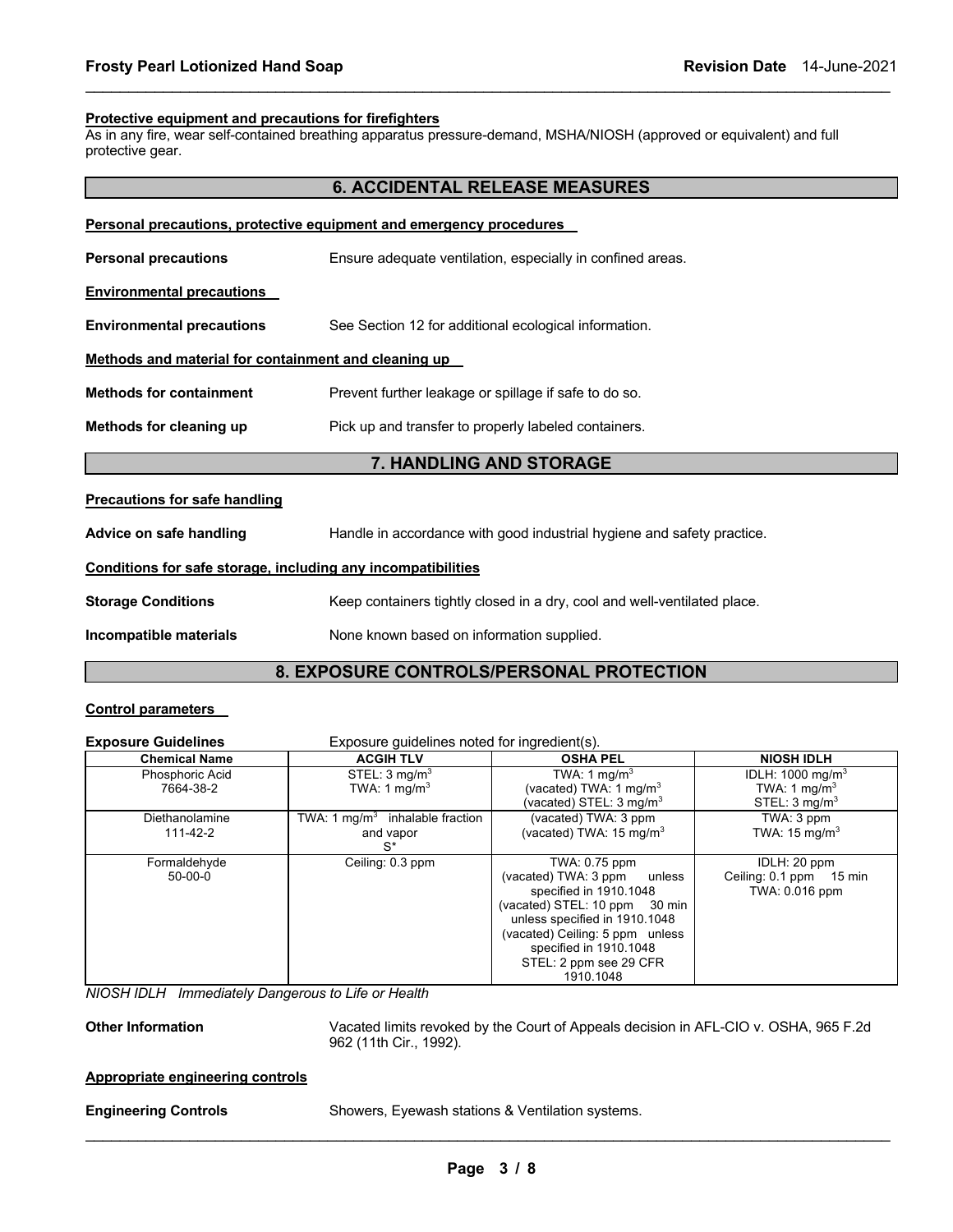#### **Individual protection measures, such as personal protective equipment**

| <b>Eye/face protection</b>    | No special technical protective measures are necessary. Avoid contact with eyes.                                |
|-------------------------------|-----------------------------------------------------------------------------------------------------------------|
| Skin and body protection      | No special technical protective measures are necessary. Prolonged or repeated contact<br>may be drying to skin. |
| <b>Respiratory protection</b> | No protective equipment is needed under normal use conditions.                                                  |
| General Hygiene               | Handle in accordance with good industrial hygiene and safety practice.                                          |
|                               |                                                                                                                 |

\_\_\_\_\_\_\_\_\_\_\_\_\_\_\_\_\_\_\_\_\_\_\_\_\_\_\_\_\_\_\_\_\_\_\_\_\_\_\_\_\_\_\_\_\_\_\_\_\_\_\_\_\_\_\_\_\_\_\_\_\_\_\_\_\_\_\_\_\_\_\_\_\_\_\_\_\_\_\_\_\_\_\_\_\_\_\_\_\_\_\_\_\_

# **9. PHYSICAL AND CHEMICAL PROPERTIES**

#### **Information on basic physical and chemical properties**

| Liguid                   |
|--------------------------|
| Clear                    |
| Pink                     |
| Lemon                    |
| No Information available |
|                          |

| <u>Property</u>                   | <b>Values</b>            |
|-----------------------------------|--------------------------|
| pН                                | $7.0 - 8.0$              |
| <b>Specific Gravity</b>           | Not Applicable           |
| <b>Viscosity</b>                  | 500 cP @ 25°C            |
| Melting point/freezing point      | No Information available |
| <b>Flash point</b>                | >200 °F                  |
| Boiling point / boiling range     |                          |
| <b>Evaporation rate</b>           | No Information available |
| Flammability (solid, gas)         |                          |
| <b>Flammability Limits in Air</b> |                          |
| <b>Upper flammability limit:</b>  | Not Applicable           |
| Lower flammability limit:         | Not Applicable           |
| Vapor pressure                    | No Information available |
| Vapor density                     | No Information available |
| <b>Water solubility</b>           | Complete                 |
| <b>Partition coefficient</b>      | No Information available |
| <b>Autoignition temperature</b>   | No Information available |
| Decomposition temperature         | No Information available |

#### **Other Information**

**Density Lbs/Gal** Not Applicable **VOC Content (%)** 0.13298

# **10. STABILITY AND REACTIVITY**

# **Reactivity**

No data available

**Chemical stability** Stable under recommended storage conditions.

# **Possibility of Hazardous Reactions**

None under normal processing.

**Remarks • Method**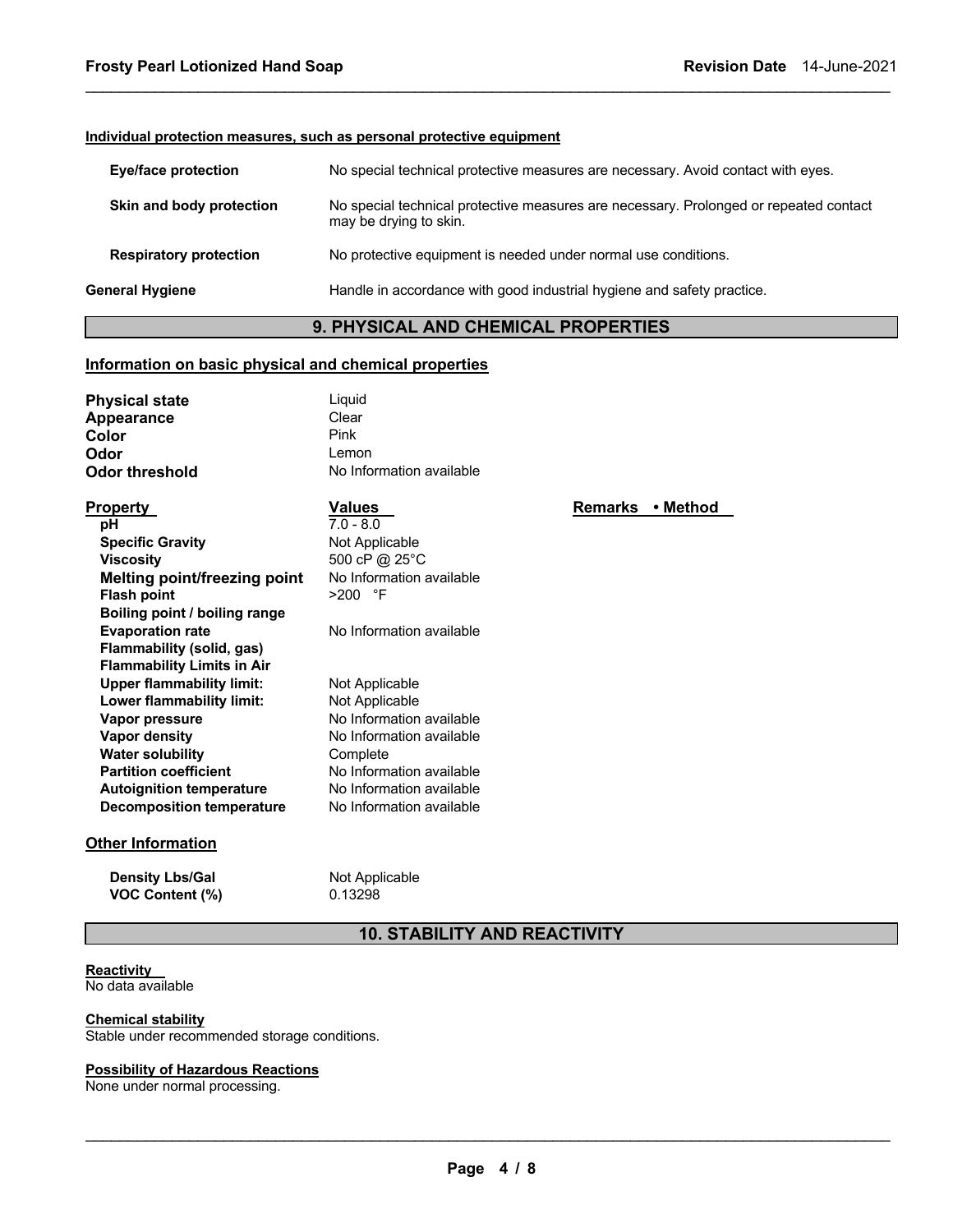#### **Conditions to avoid**

Extremes of temperature and direct sunlight.

#### **Incompatible materials**

None known based on information supplied.

#### **Hazardous Decomposition Products**

None known based on information supplied.

# **11. TOXICOLOGICAL INFORMATION**

\_\_\_\_\_\_\_\_\_\_\_\_\_\_\_\_\_\_\_\_\_\_\_\_\_\_\_\_\_\_\_\_\_\_\_\_\_\_\_\_\_\_\_\_\_\_\_\_\_\_\_\_\_\_\_\_\_\_\_\_\_\_\_\_\_\_\_\_\_\_\_\_\_\_\_\_\_\_\_\_\_\_\_\_\_\_\_\_\_\_\_\_\_

#### **Information on likely routes of exposure**

#### **Product Information**

| <b>Inhalation</b>   | No data available. Unlikely to occur due to the physical properties of the product. |
|---------------------|-------------------------------------------------------------------------------------|
| Eye contact         | Avoid contact with eyes. Contact with eyes may cause irritation.                    |
| <b>Skin Contact</b> | Not a hazard under normal use conditions.                                           |
| Ingestion           | Do not taste or swallow.                                                            |

| <b>Chemical Name</b>              | Oral LD50              | Dermal LD50           | <b>Inhalation LC50</b>                 |
|-----------------------------------|------------------------|-----------------------|----------------------------------------|
| Cocamide DEA<br>68603-42-9        | (Rat)<br>= 12400 µL/kg | Yes                   | Yes                                    |
| Sodium Lauryl Sulfate<br>151-21-3 | ˈRat ˈ<br>= 977 mg/kg  | Rabbit<br>= 580 mg/kg | (Rat)1 h<br>$>$ 3900 mg/m <sup>3</sup> |

#### **Information on toxicological effects**

**Symptoms** No Information available.

#### **Delayed and immediate effects as well as chronic effects from short and long-term exposure**

| <b>Sensitization</b>                                      | No Information available.                                 |                                                                                          |            |             |
|-----------------------------------------------------------|-----------------------------------------------------------|------------------------------------------------------------------------------------------|------------|-------------|
| Germ cell mutagenicity                                    | No Information available.                                 |                                                                                          |            |             |
| Carcinogenicity                                           |                                                           | The table below indicates whether each agency has listed any ingredient as a carcinogen. |            |             |
| <b>Chemical Name</b>                                      | <b>ACGIH</b>                                              | <b>IARC</b>                                                                              | <b>NTP</b> | <b>OSHA</b> |
| Cocamide DEA                                              | Yes                                                       | Group 2B                                                                                 | Yes        | x           |
| 68603-42-9                                                | <b>IARC (International Agency for Research on Cancer)</b> |                                                                                          |            |             |
| Group 2B - Possibly Carcinogenic to Humans<br>X - Present |                                                           | OSHA (Occupational Safety and Health Administration of the US Department of Labor)       |            |             |
| <b>Reproductive toxicity</b>                              | No Information available.                                 |                                                                                          |            |             |
| <b>STOT - single exposure</b>                             | No Information available.                                 |                                                                                          |            |             |
| <b>STOT - repeated exposure</b>                           | No Information available.                                 |                                                                                          |            |             |
| <b>Aspiration hazard</b>                                  | No Information available.                                 |                                                                                          |            |             |
| Numerical measures of toxicity - Product Information      |                                                           |                                                                                          |            |             |

**Unknown Acute Toxicity** 0.06042015% of the mixture consists of ingredient(s) of unknown toxicity **The following values are calculated based on chapter 3.1 of the GHS document.**

#### **12. ECOLOGICAL INFORMATION**

#### **Ecotoxicity**

5.03042% of the mixture consists of components(s) of unknown hazards to the aquatic environment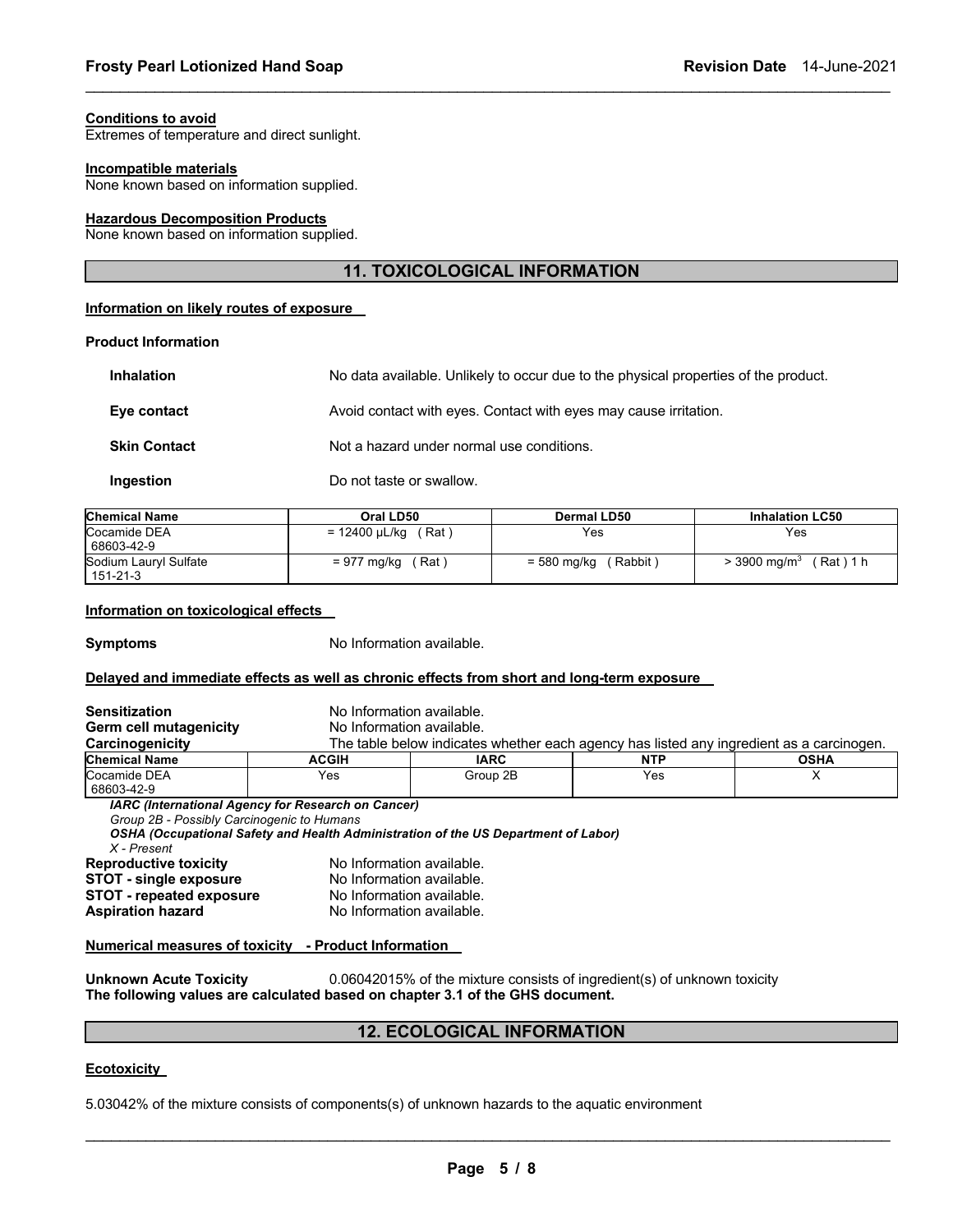| <b>Chemical Name</b>              | Fish<br>Algae/aquatic plants                                                                                                                                                                                                                                            |                                                                                                                                                                                                                                                                                                                                                                                                                                                                                                                                                                                                                                                                                                                                                                                                                                                                                                                                                                         | Crustacea                                                                                   |
|-----------------------------------|-------------------------------------------------------------------------------------------------------------------------------------------------------------------------------------------------------------------------------------------------------------------------|-------------------------------------------------------------------------------------------------------------------------------------------------------------------------------------------------------------------------------------------------------------------------------------------------------------------------------------------------------------------------------------------------------------------------------------------------------------------------------------------------------------------------------------------------------------------------------------------------------------------------------------------------------------------------------------------------------------------------------------------------------------------------------------------------------------------------------------------------------------------------------------------------------------------------------------------------------------------------|---------------------------------------------------------------------------------------------|
| Cocamide DEA<br>68603-42-9        | Yes                                                                                                                                                                                                                                                                     | 3.6: 96 h Brachydanio rerio mg/L<br>LC50 semi-static                                                                                                                                                                                                                                                                                                                                                                                                                                                                                                                                                                                                                                                                                                                                                                                                                                                                                                                    | 4.2: 24 h Daphnia magna mg/L<br><b>EC50</b>                                                 |
| Sodium Lauryl Sulfate<br>151-21-3 | 53: 72 h Desmodesmus subspicatus 8 - 12.5: 96 h Pimephales promelas<br>mg/L EC50 30 - 100: 96 h<br>Desmodesmus subspicatus mg/L<br>EC50 117: 96 h Pseudokirchneriella<br>subcapitata mg/L EC50 3.59 - 15.6:<br>96 h Pseudokirchneriella<br>subcapitata mg/L EC50 static | mg/L LC50 static 15 - 18.9: 96 h<br>Pimephales promelas mg/L LC50<br>static 22.1 - 22.8: 96 h Pimephales<br>promelas mg/L LC50 static 10.8 -<br>16.6: 96 h Poecilia reticulata mg/L<br>LC50 static 1.31: 96 h Cyprinus<br>carpio mg/L LC50 semi-static 4.2 -<br>4.8: 96 h Lepomis macrochirus mg/L<br>LC50 flow-through 4.5: 96 h<br>Lepomis macrochirus mg/L LC50<br>5.8 - 7.5: 96 h Pimephales promelas<br>mg/L LC50 static 10.2 - 22.5: 96 h<br>Pimephales promelas mg/L LC50<br>semi-static 6.2 - 9.6: 96 h<br>Pimephales promelas mg/L LC50<br>13.5 - 18.3: 96 h Poecilia reticulata<br>mg/L LC50 semi-static 4.3 - 8.5: 96<br>h Oncorhynchus mykiss mg/L LC50<br>static 4.62: 96 h Oncorhynchus<br>mykiss mg/L LC50 flow-through 4.2:<br>96 h Oncorhynchus mykiss mg/L<br>LC50 7.97: 96 h Brachydanio rerio<br>mg/L LC50 flow-through 9.9 - 20.1:<br>96 h Brachydanio rerio mg/L LC50<br>semi-static 4.06 - 5.75: 96 h<br>Lepomis macrochirus mg/L LC50<br>static | 1.8: 48 h Daphnia magna mg/L<br>EC50                                                        |
| Sodium Chloride<br>7647-14-5      | Yes                                                                                                                                                                                                                                                                     | 5560 - 6080: 96 h Lepomis<br>macrochirus mg/L LC50 flow-<br>through 12946: 96 h Lepomis<br>macrochirus mg/L LC50 static 6020<br>- 7070: 96 h Pimephales promelas<br>mg/L LC50 static 7050: 96 h<br>Pimephales promelas mg/L LC50<br>semi-static 6420 - 6700: 96 h<br>Pimephales promelas mg/L LC50<br>static 4747 - 7824: 96 h<br>Oncorhynchus mykiss mg/L LC50<br>flow-through                                                                                                                                                                                                                                                                                                                                                                                                                                                                                                                                                                                         | 1000: 48 h Daphnia magna mg/L<br>EC50 340.7 - 469.2: 48 h Daphnia<br>magna mg/L EC50 Static |
| Phosphoric Acid<br>7664-38-2      | Yes                                                                                                                                                                                                                                                                     | 3 - 3.5: 96 h Gambusia affinis mg/L<br>LC50                                                                                                                                                                                                                                                                                                                                                                                                                                                                                                                                                                                                                                                                                                                                                                                                                                                                                                                             | 4.6: 12 h Daphnia magna mg/L<br>EC50                                                        |
| Diethanolamine<br>111-42-2        | 7.8: 72 h Desmodesmus<br>subspicatus mg/L EC50 2.1 - 2.3: 96<br>h Pseudokirchneriella subcapitata<br>mg/L EC50                                                                                                                                                          | 4460 - 4980: 96 h Pimephales<br>promelas mg/L LC50 flow-through<br>1200 - 1580: 96 h Pimephales<br>promelas mg/L LC50 static 600 -<br>1000: 96 h Lepomis macrochirus<br>mg/L LC50 static                                                                                                                                                                                                                                                                                                                                                                                                                                                                                                                                                                                                                                                                                                                                                                                | 55: 48 h Daphnia magna mg/L<br>EC50                                                         |
| Formaldehyde<br>$50 - 00 - 0$     | Yes                                                                                                                                                                                                                                                                     | 22.6 - 25.7: 96 h Pimephales<br>promelas mg/L LC50 flow-through<br>23.2 - 29.7: 96 h Pimephales<br>promelas mg/L LC50 static 1510: 96<br>h Lepomis macrochirus µg/L LC50<br>static 41: 96 h Brachydanio rerio<br>mg/L LC50 static 0.032 - 0.226: 96 h<br>Oncorhynchus mykiss mL/L LC50<br>flow-through 100 - 136: 96 h<br>Oncorhynchus mykiss mg/L LC50<br>static                                                                                                                                                                                                                                                                                                                                                                                                                                                                                                                                                                                                       | 2: 48 h Daphnia magna mg/L LC50<br>11.3 - 18: 48 h Daphnia magna<br>mg/L EC50 Static        |

\_\_\_\_\_\_\_\_\_\_\_\_\_\_\_\_\_\_\_\_\_\_\_\_\_\_\_\_\_\_\_\_\_\_\_\_\_\_\_\_\_\_\_\_\_\_\_\_\_\_\_\_\_\_\_\_\_\_\_\_\_\_\_\_\_\_\_\_\_\_\_\_\_\_\_\_\_\_\_\_\_\_\_\_\_\_\_\_\_\_\_\_\_

# **Persistence and degradability**

No Information available.

# **Bioaccumulation**

No Information available.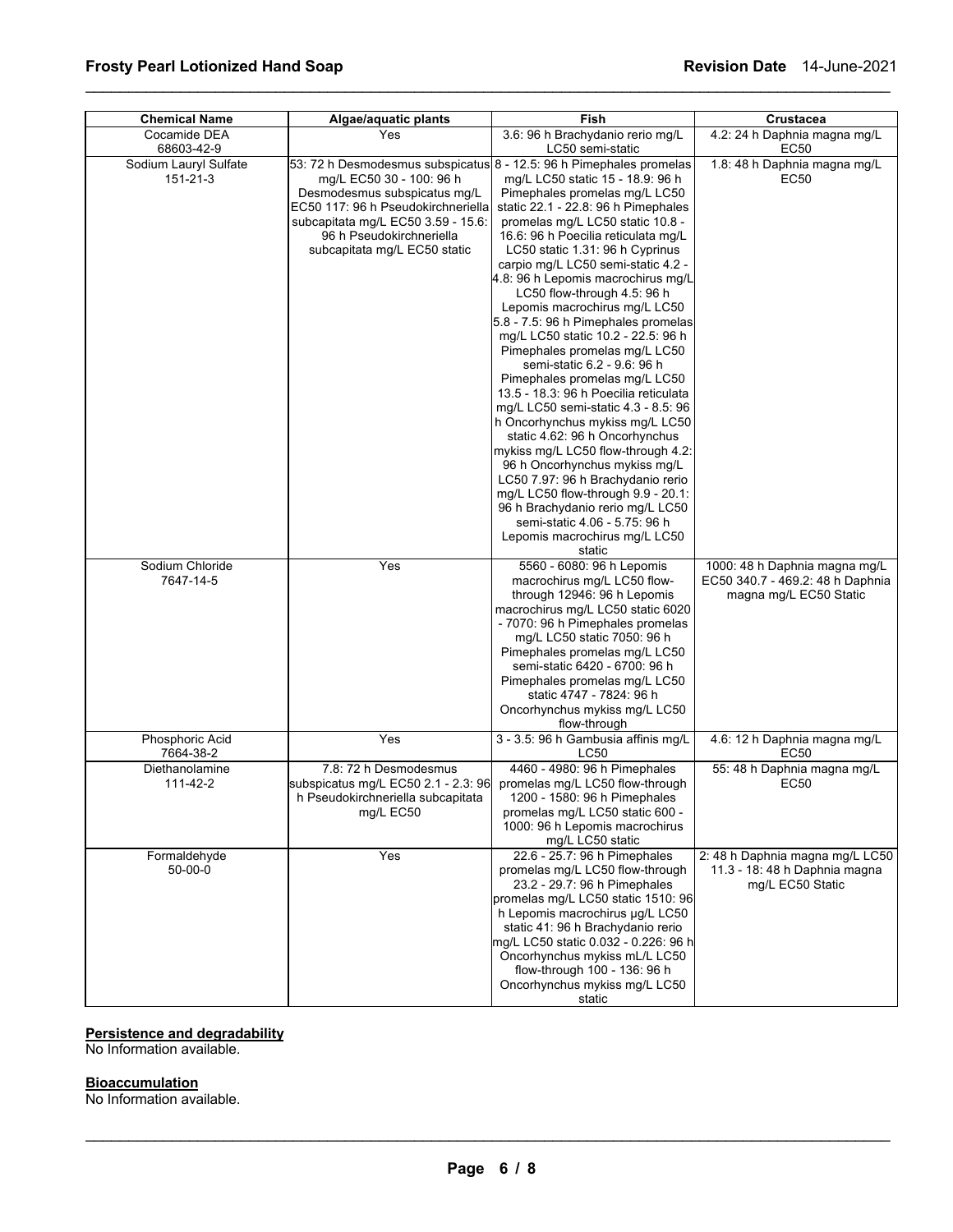**Other adverse effects** No Information available

# **13. DISPOSAL CONSIDERATIONS**

\_\_\_\_\_\_\_\_\_\_\_\_\_\_\_\_\_\_\_\_\_\_\_\_\_\_\_\_\_\_\_\_\_\_\_\_\_\_\_\_\_\_\_\_\_\_\_\_\_\_\_\_\_\_\_\_\_\_\_\_\_\_\_\_\_\_\_\_\_\_\_\_\_\_\_\_\_\_\_\_\_\_\_\_\_\_\_\_\_\_\_\_\_

#### **Waste treatment methods**

**Disposal of wastes** Disposal should be in accordance with applicable regional, national and local laws and regulations.

**Contaminated packaging Theory Do not reuse container.** 

| <b>Chemical Name</b> | <b>RCRA</b> | <b>RCRA - Basis for Listing</b>   | <b>RCRA - D Series Wastes</b> | <b>RCRA - U Series Wastes</b> |
|----------------------|-------------|-----------------------------------|-------------------------------|-------------------------------|
| Formaldehvde         | J122        | Included in waste streams:        | Yes                           | U122                          |
| $50-00-0$            |             | K009, K010, K038, K040,           |                               |                               |
|                      |             | K <sub>156</sub> K <sub>157</sub> |                               |                               |

This product contains one or more substances that are listed with the State of California as a hazardous waste.

# **14. TRANSPORT INFORMATION**

**15. REGULATORY INFORMATION** 

The basic description below is specific to the container size. This information is provided for at a glance DOT information. Please refer to the container and/or shipping papers for the appropriate shipping description before tendering this material for shipment. For additional information, please contact the distributor listed in section 1 of this SDS.

**DOT** Not regulated

|                           | 13. F    |
|---------------------------|----------|
| International Inventories |          |
| <b>TSCA</b>               | Complies |
| <b>DSL/NDSL</b>           | Complies |

**Legend:** 

**TSCA** - United States Toxic Substances Control Act Section 8(b) Inventory **DSL/NDSL** - Canadian Domestic Substances List/Non-Domestic Substances List

#### **US Federal Regulations**

#### **SARA 313**

Section 313 of Title III of the Superfund Amendments and Reauthorization Act of 1986 (SARA). This product does not contain any chemicals which are subject to the reporting requirements of the Act and Title 40 of the Code of Federal Regulations, Part 372

| SARA 311/312 Hazard Categories    |    |
|-----------------------------------|----|
| Acute health hazard               | N٥ |
| <b>Chronic Health Hazard</b>      | Nο |
| <b>Fire hazard</b>                | Nο |
| Sudden release of pressure hazard | Nο |
| <b>Reactive Hazard</b>            | N٥ |

#### **CWA (Clean Water Act)**

This product does not contain any substances regulated as pollutants pursuant to the Clean Water Act (40 CFR 122.21 and 40 CFR 122.42)